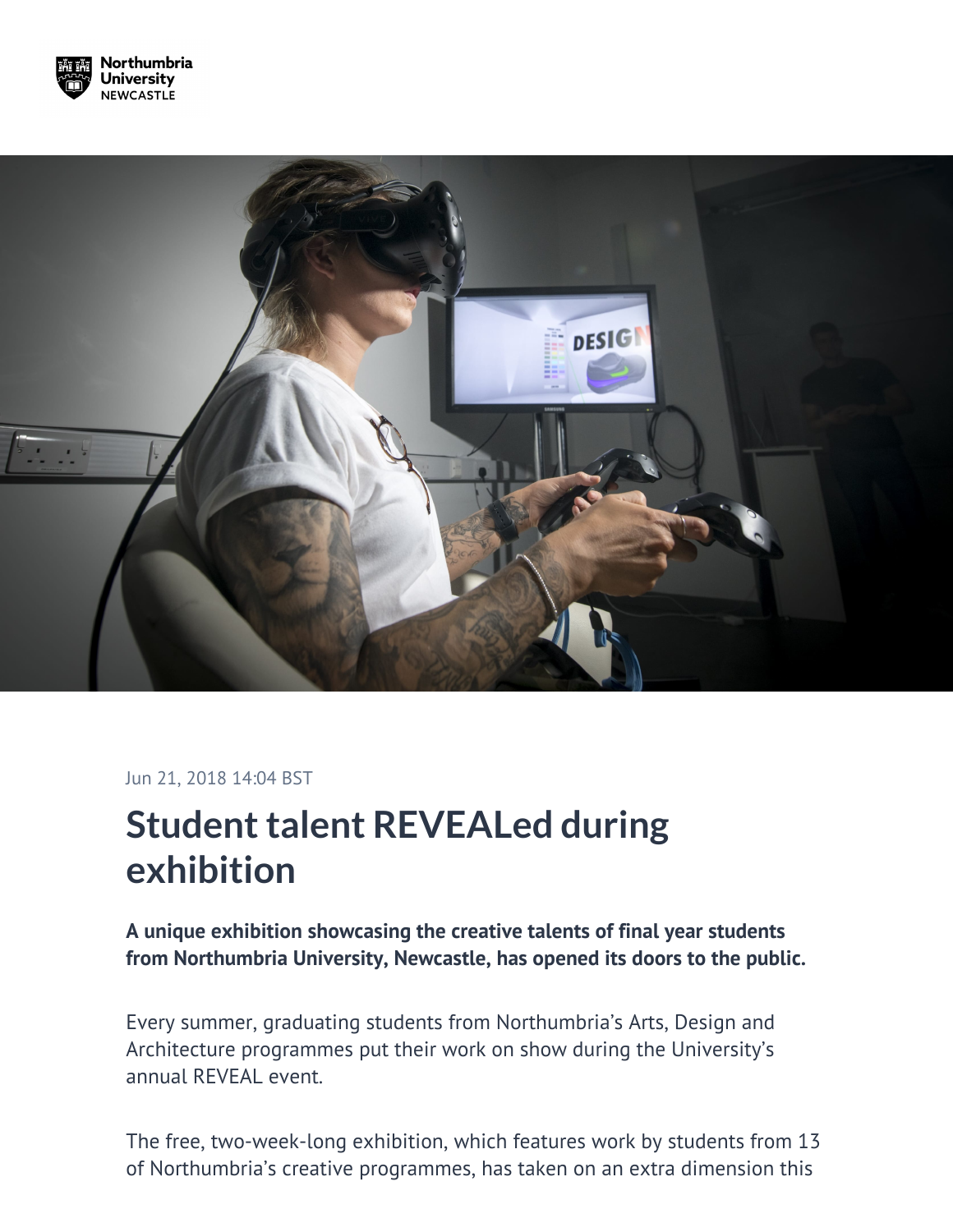year after being named as an official event in the Great Exhibition of the North schedule.

Running from this Friday 22 June until 9 September, the Great Exhibition is a celebration of the North of England's pioneering spirit and the impact of the region's inventors, artists and designers.

It features a packed programme of exhibits, live performances, displays of innovation and new artworks, and will shine a global spotlight on the work of the University's talented students.

During the REVEAL opening night preview last week, industry partners, potential employers and members of the public joined students and their friends and family, to celebrate the success of this year's cohort and meet the expert academics who have taught them over the last few years.

The REVEAL exhibition is now open to the public from 10am to 6pm, seven days a week up until Saturday 30 June. REVEAL will also be open to those attending the upcoming [Northumbria University Open Days,](https://www.northumbria.ac.uk/study-at-northumbria/coming-to-northumbria/northumbria-undergraduate-open-days/) on Friday 29 and Saturday 30 June.

In the Department of Arts, work by students from Northumbria's Animation, Film and TV Production and Fine Art programmes is on show. In Northumbria's School of Design, final year students from Fashion, Fashion Design and Marketing, Fashion Communication, Graphic Design, Interactive Design, 3D Design, Design for Industry and Interior Design are showcasing their work. Meanwhile, in the Department of Architecture and the Build Environment, students graduating from Architecture and Interior Architecture programmes are also exhibiting their final year projects.

In addition to REVEAL, individual degree shows have been taking place for many of the programmes, both across Newcastle and further afield, bringing the work of Northumbria students to the attention of industry experts and potential employers.

Find out more about REVEAL [here.](https://www.northumbria.ac.uk/about-us/news-events/events/2018/06/reveal2018/)

To view a full gallery of photographs from the REVEAL opening night, please visit our [Facebook page](https://www.facebook.com/pg/NorthumbriaUni/photos/?tab=album&album_id=10160703028290454)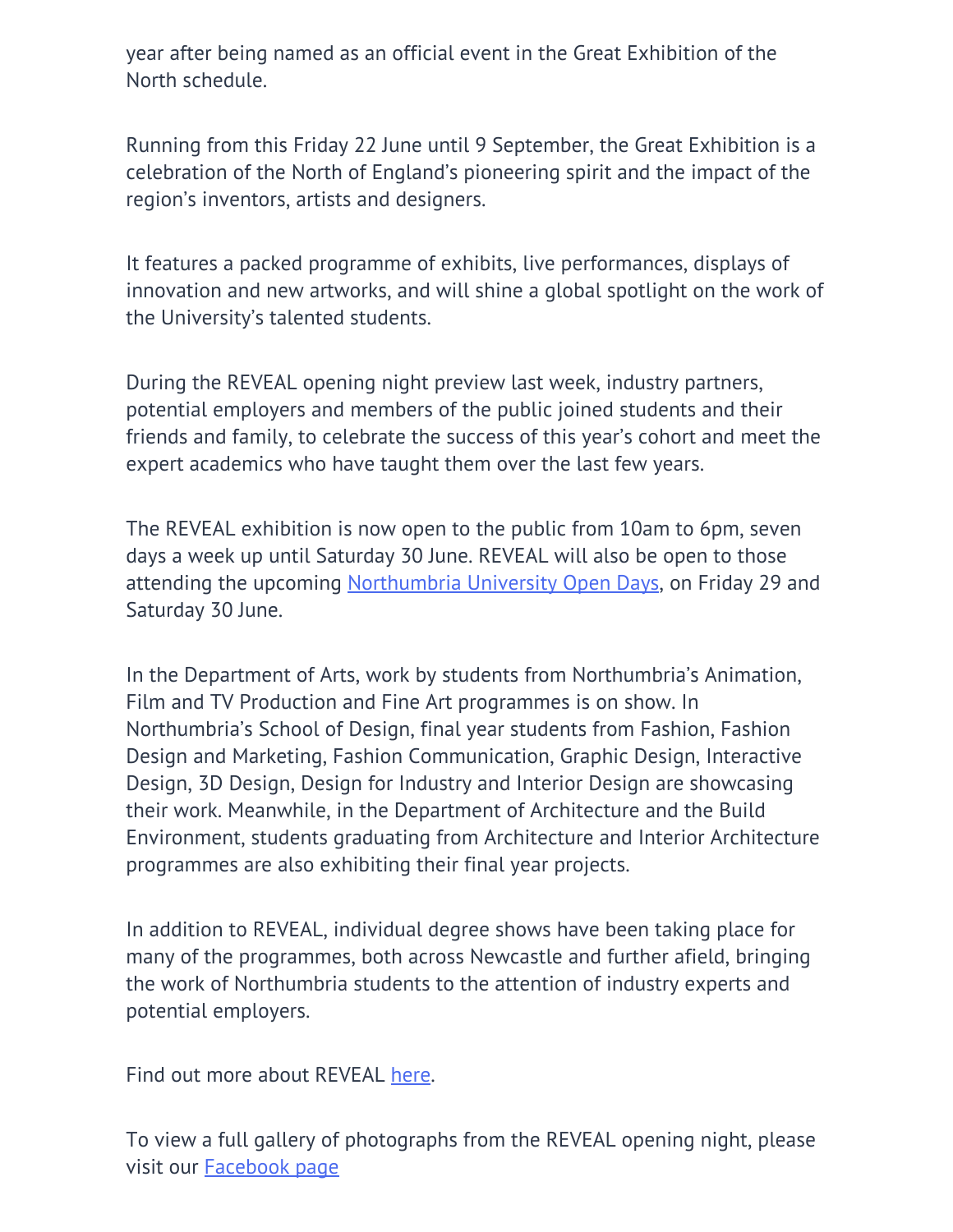Northumbria is a research-rich, business-focused, professional university with a global reputation for academic excellence. To find out more about our courses go to [www.northumbria.ac.uk](http://www.northumbria.ac.uk/)

If you have a media enquiry please contact our Media and Communications team at [media.communications@northumbria.ac.uk](mailto:media.communications@northumbria.ac.uk) or call 0191 227 4604.

## **Contacts**



**Rik Kendall** Press Contact PR and Media Manager Business and Law [rik.kendall@northumbria.ac.uk](mailto:rik.kendall@northumbria.ac.uk) [07923 382339](tel:07923 382339)



**Andrea Slowey** Press Contact PR and Media Manager Engineering and Environment / Health and Life Sciences [andrea.slowey@northumbria.ac.uk](mailto:andrea.slowey@northumbria.ac.uk) [07708 509436](tel:07708 509436)



**James Fox** Press Contact Student Communications Manager [james2.fox@northumbria.ac.uk](mailto:james2.fox@northumbria.ac.uk)

**Rachael Barwick** Press Contact PR and Media Coordinator Health and Life Sciences / Sport [rachael.barwick@northumbria.ac.uk](mailto:rachael.barwick@northumbria.ac.uk )  [07377422415](tel:07377422415)